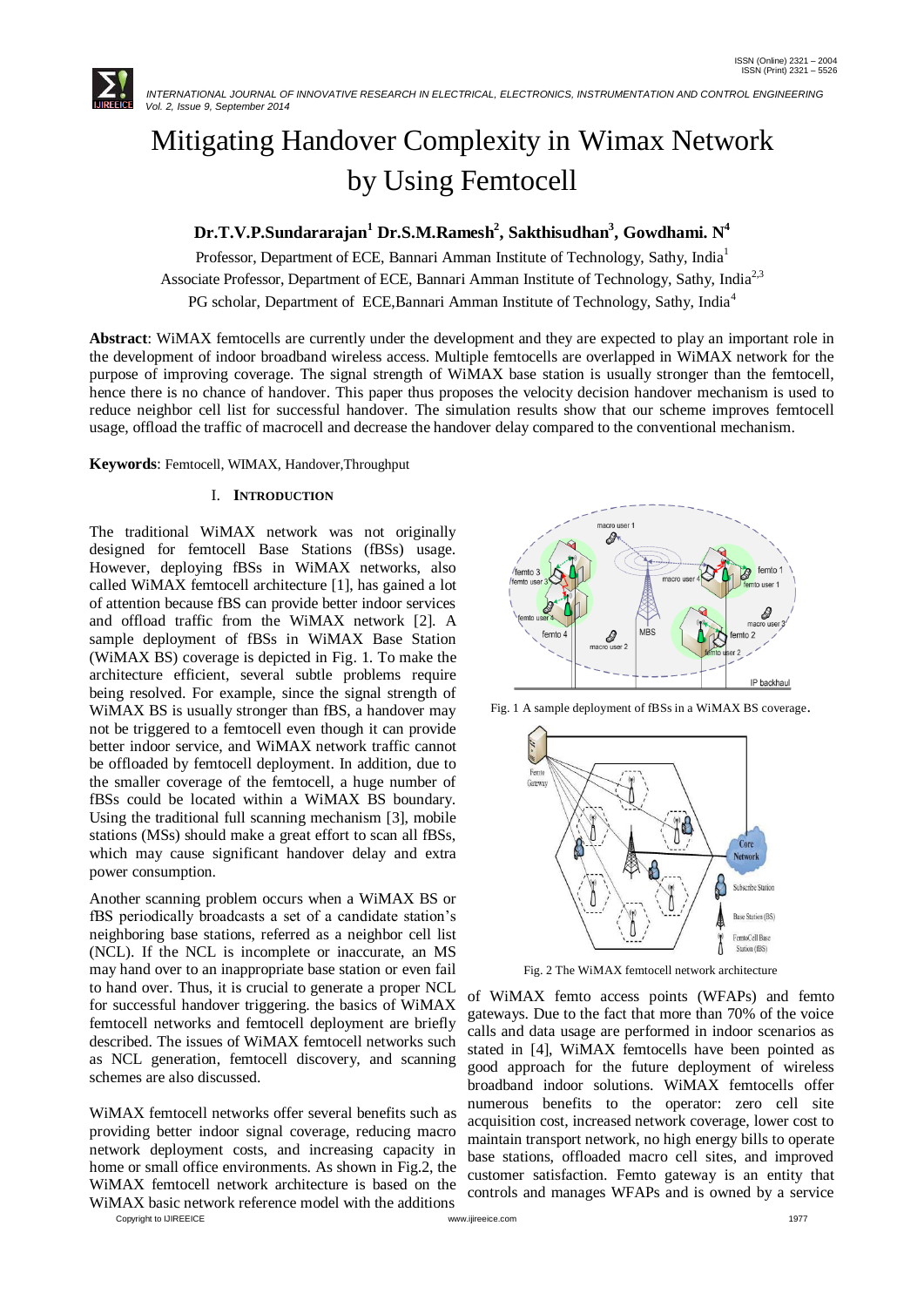

 *INTERNATIONAL JOURNAL OF INNOVATIVE RESEARCH IN ELECTRICAL, ELECTRONICS, INSTRUMENTATION AND CONTROL ENGINEERING Vol. 2, Issue 9, September 2014*

network.

In addition, a femto gateway also supports femto-specific functionalities such as closed subscriber grouping (CSG), subscriber admission control, handover control, and interference management. Since fBSs are installed by users as demanded, both self-organization and selfmanagement functions are very important for the operation of WiMAX femtocell networks. Although the selforganizing network (SON) algorithm is adopted to configure femtocell deployment automatically to maximize system capacity and reduce the burden on the operator, dynamically installed fBSs may result in interference.

## II. **RELATED WORK**

There are some works in the literature about the handover strategies for two-tier networks. In [5], the authors developed an RSSI based strategy to help the macrocell user to handover to femtocells, but they did not consider the MS velocities. The works in force the cell edge users to handover into femtocells by dynamic adjust the RSSI margin in the handover decisions. The MS speed into the consideration of handover decision in the two-tier networks. However, they did not consider about the different between femtocells and macrocells, and thus the increasing of system performance and spectrum efficient are not discussed[6,7]. The handover in the femtocell/macrocell overlay systems, there are many new issues needed to be considered in the handover procedure. The impact of the MS velocity and the scan trigger policies to the handover decision are the focus in this paper.

## **III. PROPOSED WORK**

To increase femtocell utilization, thus, reduce macrocell loading factor and boost system throughput, need a mechanism to force the MS handover into femtocells even when the signal quality for serving macrocell is still good. On the other hand, the handovers resulting in very short femtocell residential time need to be avoided to prevent unnecessary system overhead. For the purpose, we introduce the periodic scan mechanism. To avoid unnecessary handovers into femtocells, include the velocity as a factor into our handover decision. The scan and handover decision procedure for the MS initially served by the macrocell and femtocells respectively.

#### *A. Scan Mechanism Block*

The scan mechanism algorithm is shown in the Fig. 3. Before handover decision and execution, the scan processes need to be performed to search for possible target candidate stations and measure the RSSIs from the stations. Both conventional RSSI threshold trigger scan and periodically scan mechanisms are included in our handover procedure<sup>[8]</sup>. The new periodically scan

Copyright to IJIREEICE [www.ijireeice.com](http://www.ijireeice.com/) 1978

provider. It also performs bearer plane routing to the core mechanism is introduced primary to force the MS search for handover possibility even when the current communication quality still acceptable.



Fig. 3 Scan and speed dependent handover

#### *B. Velocity Decision*

If the velocity of the MS, Vms, is higher than predefined threshold, Vo, the mobile station scan macrocells only. That is, if the mobile station is moving in high speed, to avoid unnecessary handoff to the femto station, only handover into macrocell is considered. Here we assume that the MS knows its speed. In practical, there are many methods to estimate the speed of the MS including the use of GPS, Doppler effect, signal strength variation, and etc.

## *D. Femtocell to Femtocell Handover and Femtocell-to-Macrocell Handover*

Now consider the outbound handover mechanism for the MS served by femtocell. As depicted in Fig.3, if the signal strength from the serving femtocell is lower than femtoS, the MS start to look for better base station. Similar to the previous case, the MS create RSSI profile for the server to provide the neighbor femtocell list[9]. The MS first scan the nearby femtocell to select the best target femtocell to hand-in. If the neighbor femtocell list target is empty or no appropriate femtocell to hand-in, the MS then select the macrocell as the target to hand-in.

#### **IV. SIMULATION RESULTS**

In order to analyze, compare and validate the performance of the proposed handover scheme in mixed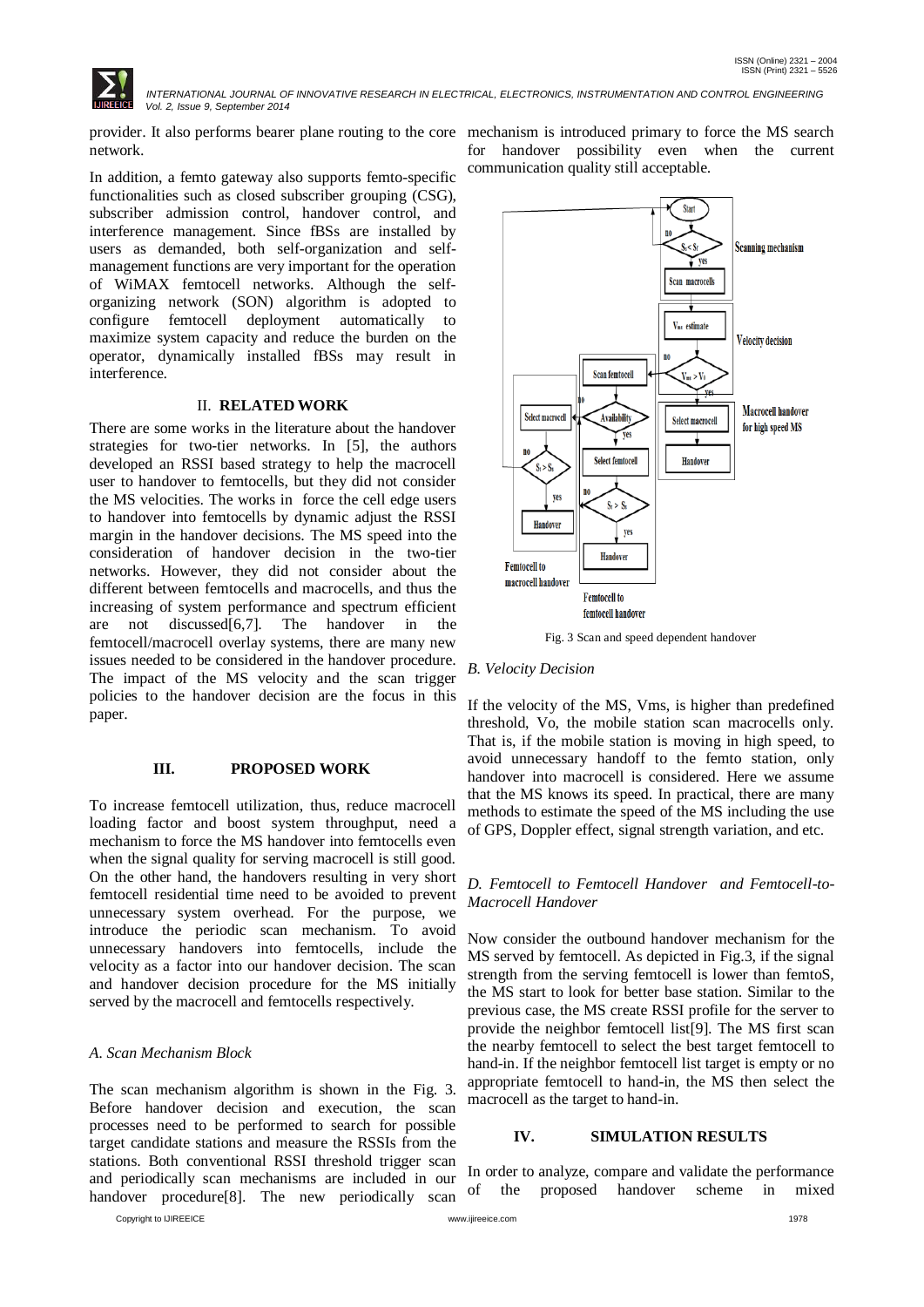

 *INTERNATIONAL JOURNAL OF INNOVATIVE RESEARCH IN ELECTRICAL, ELECTRONICS, INSTRUMENTATION AND CONTROL ENGINEERING Vol. 2, Issue 9, September 2014*

Femto/Macrocell environment, an extensive simulation To simulate the behaviors of the MS using handover experiments have been conducted using Ns-3. All simulations are based on the IEEE 802.16e PHY model with reference to Table.1. The macrocell layout is Hexagonal grid, 3 cell sites, and 3 sectors per site in this simulation system. The environment includes houses, blocks, and streets. In the suburban area, streets form a grid structure and run in the north-south or east-west direction. Houses are situated in 3 cell Hexagon macrocell of nearby femtocells depending on the RSSIs, Architecture. The square blocks separated by streets. There are 100 houses within each block. Users are randomly placed in the area. A user may be inside the house (indoors) or on the street (outdoors).



Fig. 4 The moving path of the mobile station

A user may communicate with the macrocell base station or the femtocell base station, depending on the received signal strength. A house occupies a 14x14 meter square area, centering within a 20x20 meter square land. Therefore the distance between two neighbouring houses in the same block is 6 meters. The width of the street is assumed to be 30 meters. Femto base stations (femtocells) are deployed at the midpoint of the houses. Whether or not a femtocell deployed in the house is according to the density parameter. In simulation, when a mobile station (MS) is created, the MS calculates RSSI from the serving base station and also consider the speed of the mobile station . These signal strengths will be used to evaluate link quality and as the signal strength factors in handover algorithm.

TABEL 1

| S.no           | <b>Parameter</b>                        | Value              |
|----------------|-----------------------------------------|--------------------|
| 1              | Simulation time(s)                      | 300                |
| $\overline{2}$ | Scenario dimensions (meters)            | X:2500<br>Y:2500   |
| 3              | Radio type                              | 802.16 Radio       |
| 4              | Transmission power(BS, dbm)             | 34                 |
| 5              | Transmission power (femtocell,<br>dbm)  | 20                 |
| 6              | Antenna height (BS, meters)             | 4                  |
| 7              | height(femtocell,<br>Antenna<br>meters) | 1.5                |
| 8              | Number of femto base station            | 6                  |
| 9              | Number of mobile station                | 30                 |
| 10             | Mobility model(MS)                      | Random<br>waypoint |

algorithm, pick up a street in the above simulation environment and create a MS to move along the street. Assume all of the femtocells are OSG (open subscriber group) and the velocity of the MS varies from 100 meter per hour to 100 km per hour. As illustrated in Fig. 4, the mobile station moves 200 meters with difference speed on the path. On this path, the MS may be served by the the velocity of MS, and our handover policies.





The above Fig.5 shows that the femtocell usage ratio of wimax network by using femtocell base station at different speed of mobile station. If MS moves at the speed 100m/hr it use 90% femtocell and reduce the burden to the macrocell.

Two scenarios are analysed:

## • **Conventional** :

WiMAX Femtocell Access Points (WFAPs) are introduced in network architecture and Femto/Macro cell handover procedure is similar to standard handover between Target BS and Serving BS.

#### • **Proposed** :

The proposed handover scheme based on periodic scan and speed decision handover is applied in mixed Femto/Macro cell environment.



Fig.6 Handover scanning process

Copyright to IJIREEICE [www.ijireeice.com](http://www.ijireeice.com/) 1979